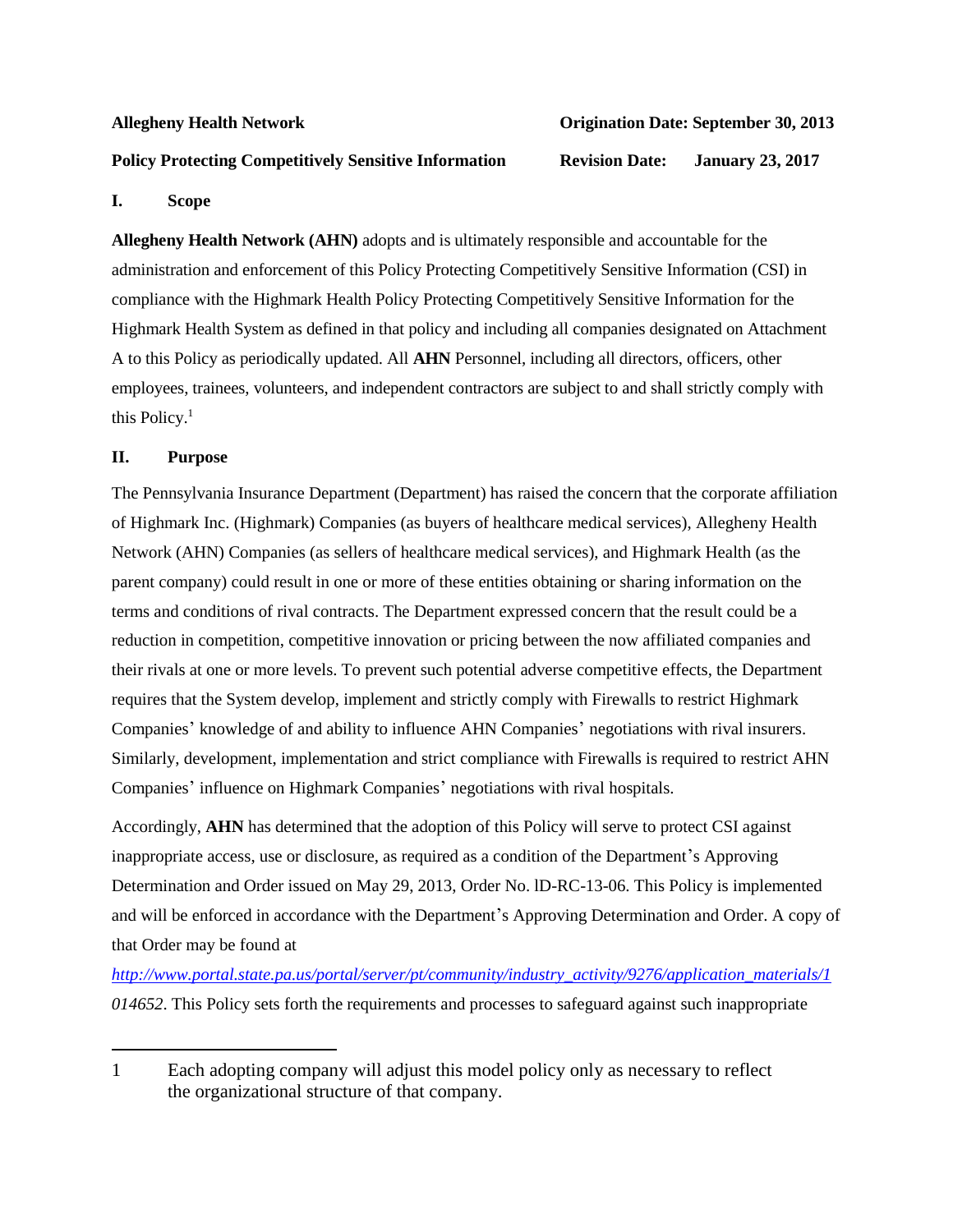access, use or disclosure of CSI between and among companies within the System and their respective Personnel.

This Policy is not intended to replace Highmark Policy 132, titled "Information Use, Management and Disclosure," but to supplement it, particularly with respect to the imposition of procedures to accomplish the objectives of that Policy. To the extent that there are inconsistencies between this Policy and Highmark Policy 132, the provisions of this Policy shall control and supersede the provisions of Highmark Policy 132.

# **III. Definitions**

- *A. Competitively Sensitive Information (CSI)* protected under this Policy includes the following categories of non-public information held by the System: Past, present and future reimbursement rates and rate schedules; contracts with providers; contracts with payers; any term or condition in a payer-provider agreement that could be used to gain an unfair commercial advantage over a competitor or supplier, including but not limited to discounts, reimbursement methodologies, and provisions relating to performance, pay for performance, pay for value, tiering of providers, cost data and methodologies including specific cost and member information and revenue, or discharge information specific to the payer or provider; contract negotiations or negotiating positions, including but not limited to offers, counteroffers, party positions, and thought processes; specific plans regarding future negotiations or dealings with payers or providers; and claims reimbursement data.
- *B. Firewalls* refer to safeguards that restrict unauthorized access, use and sharing of CSI. Firewalls segregate and protect CSI through procedures, training and behavioral guidelines and processes applicable to all System Personnel in their interactions with one another. Firewalls also include software-based and hardware-based tools and equipment to protect CSI and create additional barriers to unauthorized access. Firewalls prohibit the sharing of CSI in any form, whether oral, written, electronic or otherwise.
- *C. Highmark Health* is the parent entity of both Highmark and AHN.
- *D. Highmark* is a subsidiary of Highmark Health. Highmark and the companies it controls conduct the insurance business of the System. The Highmark companies identified in Attachment A as periodically updated are referred to in this Policy as "Highmark Companies."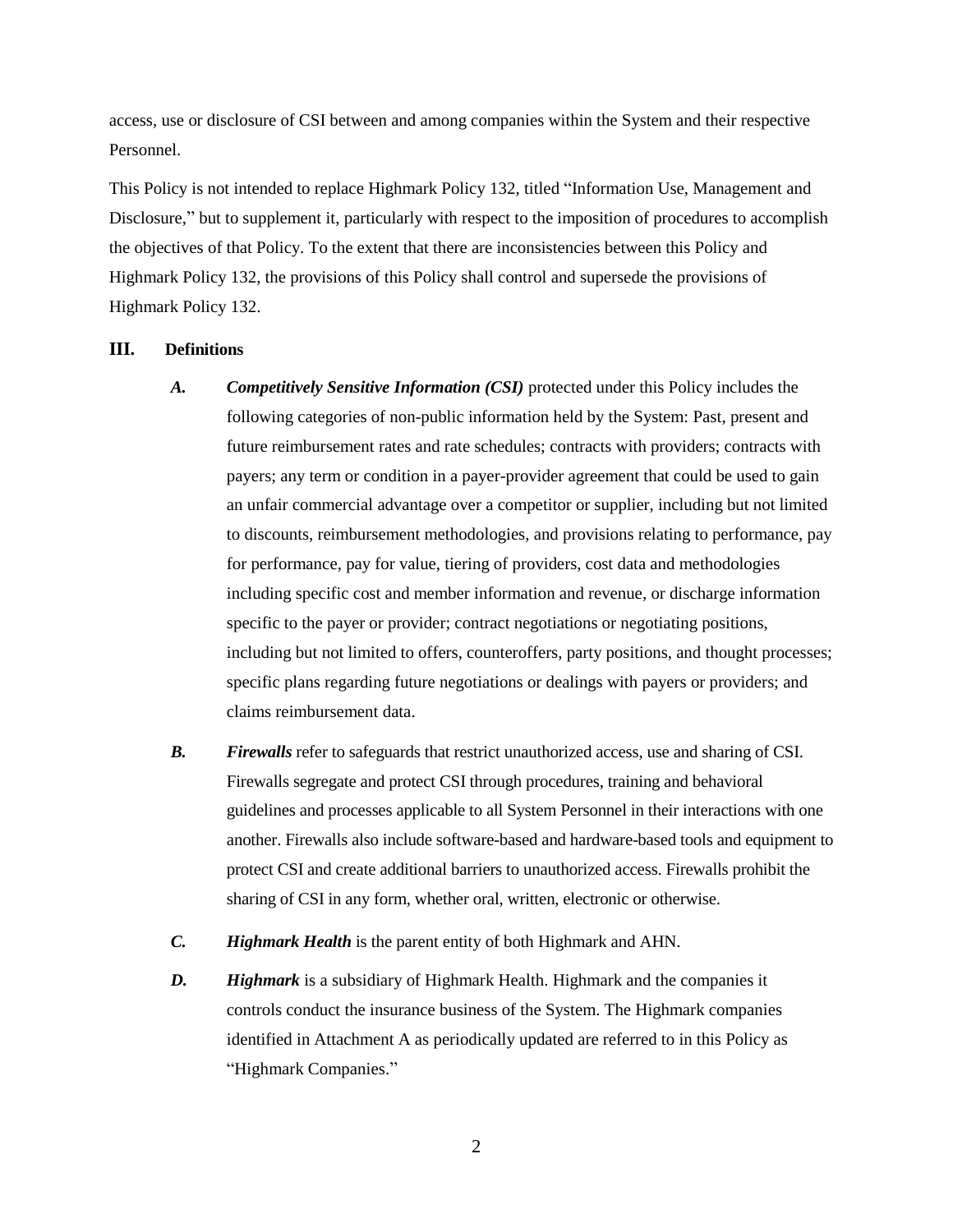- *E. AHN* is a subsidiary of Highmark Health. AHN and the companies it controls conduct the provider services of the System. The AHN companies identified in Attachment A as periodically updated are referred to in this Policy as "AHN Companies."
- *F. System* is the collective reference to Highmark Health, Highmark and AHN and any other subsidiary of Highmark Health that receives CSI from Highmark Health, Highmark and AHN.
- *G. Personnel* includes any director, officer, other employee, trainee, volunteer, independent contractor or consultant performing services on behalf of the System or any company within the System.
- *H. AHN Personnel includes any director, officer, other employee, trainee, volunteer,* independent contractor or consultant performing services on behalf of **AHN**.
- *I. Director of Privacy* is the individual responsible for privacy oversight for AHN or Highmark respectively and who is directly accountable to the Highmark Health Chief Privacy Officer.
- *J. Senior Privacy Official* is the **AHN** employee responsible for privacy oversight of the **AHN**.

# **IV. Roles and Responsibilities**

- **A. AHN's** President and Board shall be ultimately accountable and responsible for the adoption, implementation, monitoring and strict enforcement of this Policy. The Audit Committee of the Board, or those performing the audit function, shall require periodic reports regarding compliance with this Policy and shall report that information to the full Board.
- **B.** Subject to A above, the following shall be responsible for administration of this Policy:
	- 1. Director of Privacy, and/or Senior Privacy Official for **AHN**
	- 2. Senior Auditor and Compliance Officer, **AHN**
	- 3. Senior Legal Officer, **AHN**
	- 4. Senior Information Security Officer; **AHN**
- **V. Policy and Administration**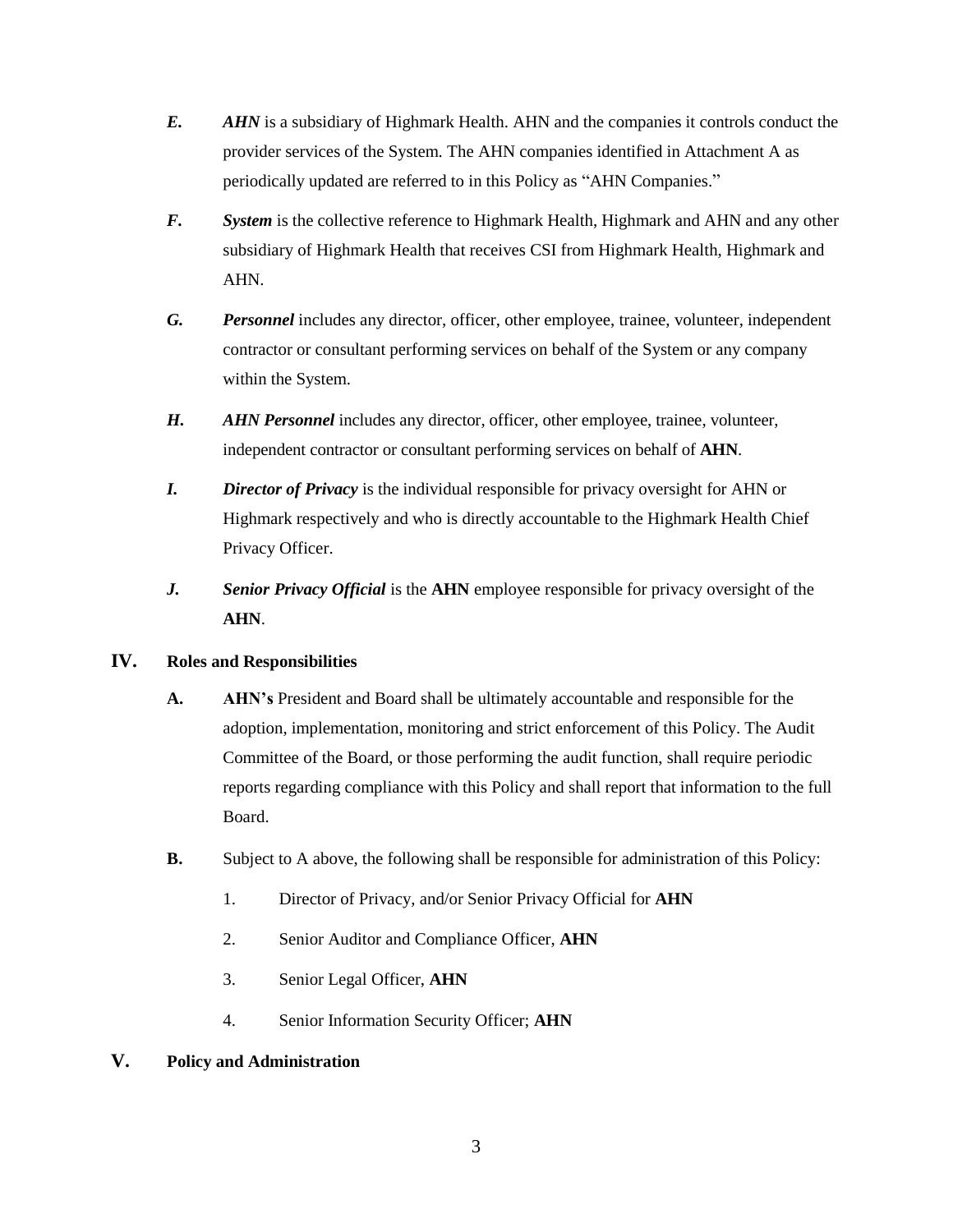- A. All **AHN** Personnel must strictly observe the following Policy to protect against the inappropriate access, use or disclosure of CSI:
	- **1. Highmark** Personnel who have access to, or are in possession of, any CSI of any Highmark Company shall not disclose such CSI to AHN or to any Personnel of an AHN Company.

*Example; Mabel works as an account service manager in the National Accounts area of Highmark. In providing plan administration reports to her self-funded group accounts, Mabel regularly sees claims reimbursement and utilization reports for nonaffillated providers who treat members of the group account. Mabel rides the bus everyday with Sandy who works in Physician Services for AHN and is responsible for assisting in the recruitment of new physicians into the network. During their ride to work one morning, Sandy asks Mabel if she could research a particular physician practice and share their utilization and reimbursement information with her so that she can determine if they are a good recruiting target. Mabel is prohibited from sharing any of the billing, claims reimbursement and utilization reports of Highmark nonaffillated providers with Sandy because it is CSI.*

**2. AHN** Personnel who have access to, or are in possession of, any CSI of any AHN Company shall not disclose such CSI to Highmark or to any Personnel of a Highmark Company;

*Example: John is Associate Counsel at AHN and one of his responsibilities is to negotiate the terms and conditions of third party payer contracts. After a long and protracted series of negotiations, John successfully reaches a good deal for AHN physicians, and concludes the contract negotiation with Acme Health Insurer. That afternoon, John has lunch with his friend Ben who works at Highmark. John cannot discuss the negotiations, his thoughts and impressions, and the results of the negotiation with Ben because sharing the information would violate this Policy and compromise Competitively Sensitive Information.*

- B. All **AHN** Personnel must take mandatory CSI Policy training and all newly-hired **AHN**  Personnel must do so before performing any work. There will be no exceptions to this mandatory requirement. **AHN** shall provide periodic refresher training regarding the protection of CSI, at least annually, and supplemental training as necessary. CSI Policy training shall be developed, designed, facilitated and administered by the Highmark Health Chief Privacy Officer. At the completion of the mandatory training session and after each refresher training session, all **AHN** Personnel shall be required to certify completion of the program and comprehension of the materials presented.
	- C. All **AHN** Personnel must excuse themselves from participation in any activity where their participation would necessarily involve the inappropriate access, use or disclosure of CSI. Any individual who comes in contact with CSI from either Highmark or AHN in the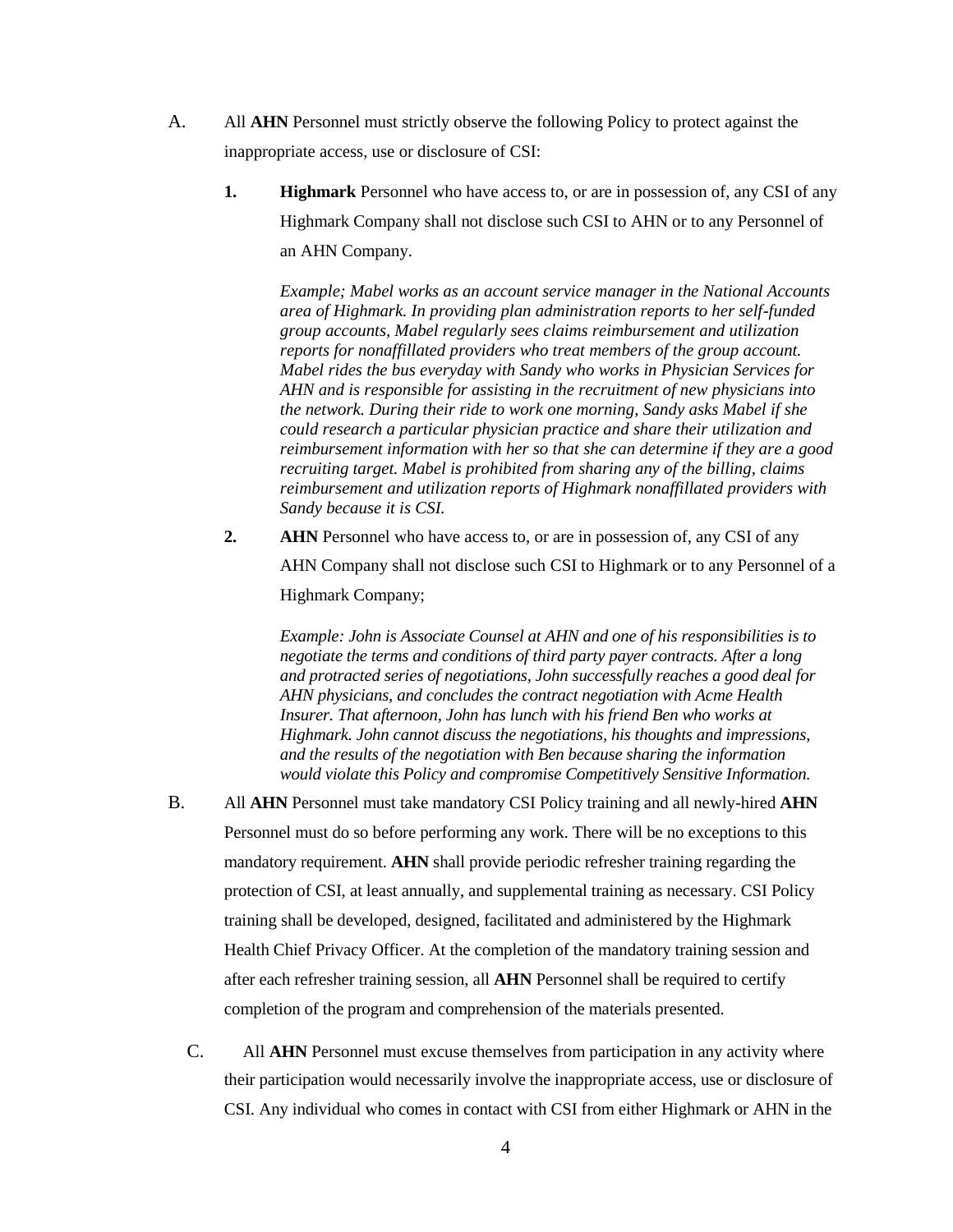ordinary course of his or her function cannot use that CSI in performing any activity or service for the other company. If that activity requires sharing or reference to the CSI, the individual must excuse himself or herself from that activity.

*Example: James is an executive of Highmark Health and also serves as a director of AHN. In his executive position and in the course of his job function he properly receives CSI from Highmark regarding recent rate negotiations with Hospital A, a competitor of AHN. At the next AHN board meeting, James must not disclose that CSI and must excuse himself from AHN board discussions or actions that would involve the use or disclosure of that CSI.*

D. All **AHN** Personnel are encouraged to contact the Highmark Health Chief Privacy Officer or **AHN** Director of Privacy or the Senior Privacy Official for **AHN** if they have any questions about their responsibilities or other matters pertaining to this Policy.

# **VI. Infrastructure and Physical Safeguards**

- A. **AHN** shall continue to observe current safeguards and adopt any additional safeguards sufficient to assure that access to CSI is properly controlled and protected. Such safeguards include:
	- Role based access
	- Control and Management of User IDs
	- Separation of servers or data stored on servers as appropriate
	- Monitoring systems for unauthorized access
	- Other necessary technical controls to accomplish segregation of duties, businesses and roles.
- **B. AHN** shall continue to use security tools that include electronic interface with the Human Resources systems to provide information regarding the identity of authorized **AHN**  Personnel in each business area, including updates on terminations, new hires, transfers and other position and organization changes.
- **C.** Strong PC/workstation controls shall continue to protect CSI from unauthorized access or transmission.

# **VII. Monitoring and Auditing**

A. The Highmark Health Privacy Department shall work in collaboration with the Chief Information Security Officer to monitor the System, including **AHN**, to assure that CSI has not been accessed, used or disclosed in an inappropriate manner.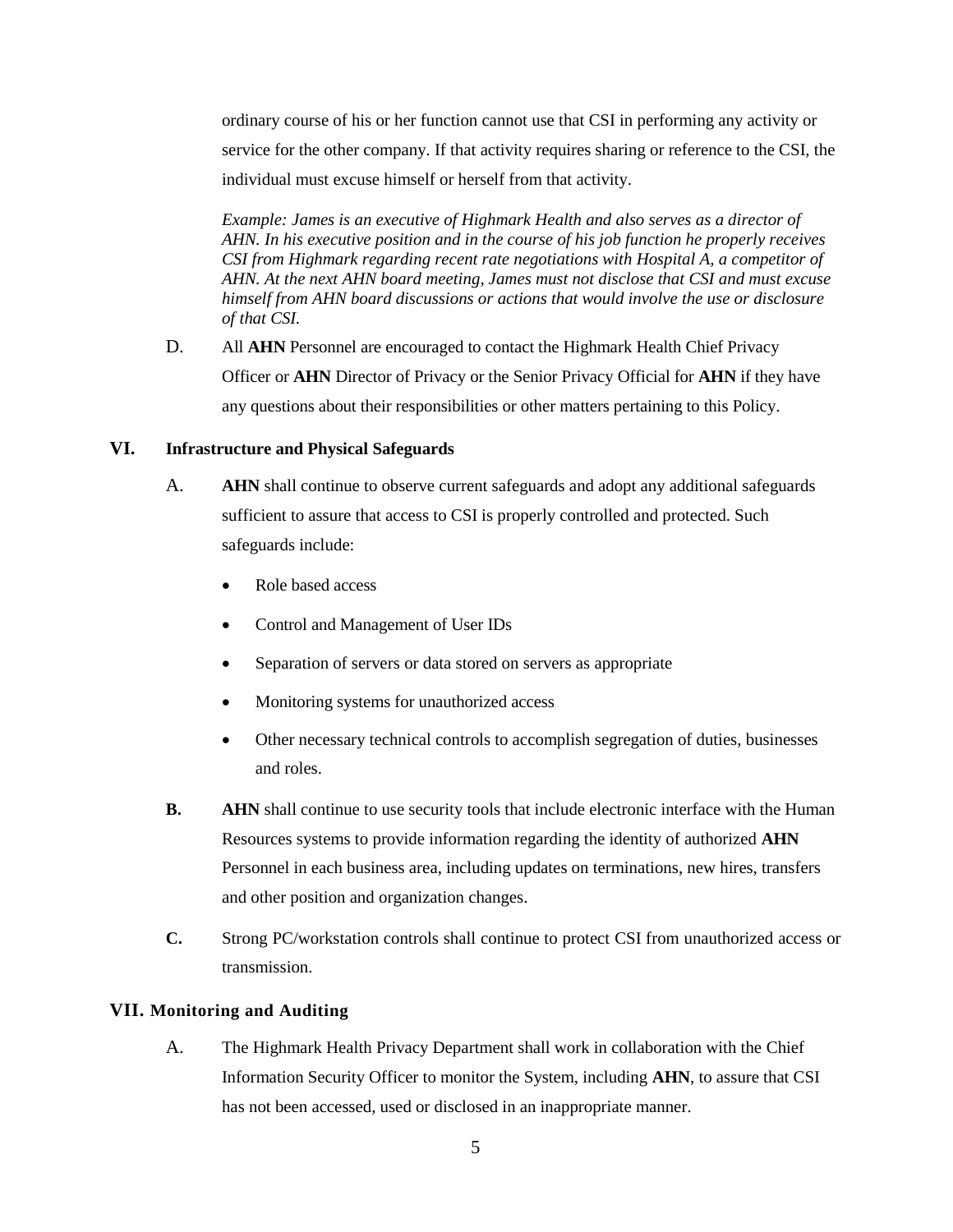- B. Highmark Health's Internal Audit Department shall develop and implement an audit plan to assure that proper controls are in place for the protection of CSI and that all policies and procedures are followed. The Internal Audit Department shall conduct regular audits of the System, including **AHN**, to ensure compliance with this Policy. Audit findings and observations shall be reported to the Highmark Health Chief Privacy Officer for appropriate remediation and mitigation, and ultimately reported to the Highmark Health Audit Committee, which shall report to the full Highmark Health Board, and to the Audit Committee of the **AHN** Board or those performing the audit function, who shall report to the full **AHN** Board.
- C. All **AHN** Personnel shall certify annually that they have read and understood this Policy and that they are in full compliance with it. In addition, all **AHN** Personnel shall certify their responsibility to report actual or potential inappropriate access, use or disclosure of CSI with the understanding that such reporting will not result in retribution or retaliation by any company or Personnel within the System. Highmark Health's Internal Audit Department shall monitor these annual certifications to insure compliance with this Policy. All annual certifications will be reported to Highmark Health's Chief Privacy Officer for inclusion in the annual report on System compliance.
- D. All **AHN** Personnel shall also affirmatively acknowledge that failure to report actual or potential inappropriate access, use or disclosure of CSI may subject the individual to disciplinary action, up to and including termination.

#### **VIII. Violations and Enforcement**

- A. Inappropriate access, use or disclosure of CSI is subject to corrective action up to and including termination of employment or contractual arrangement, or removal from the Board, consistent with Highmark and **AHN** disciplinary procedures.
- B. All **AHN** Personnel are required to immediately report actual or suspected inappropriate access, use or disclosure of CSI to the **AHN** Senior Privacy Official, who shall notify the appropriate Director of Privacy, who shall notify the Highmark Health Chief Privacy Officer. The Highmark Health Chief Privacy Officer, the appropriate Director of Privacy and the **AHN** Senior Privacy Official shall investigate and take appropriate remedial action including determining the cause(s) of any inappropriate access, use or disclosure, mitigating the effects of such access, use or disclosure, taking corrective action to prevent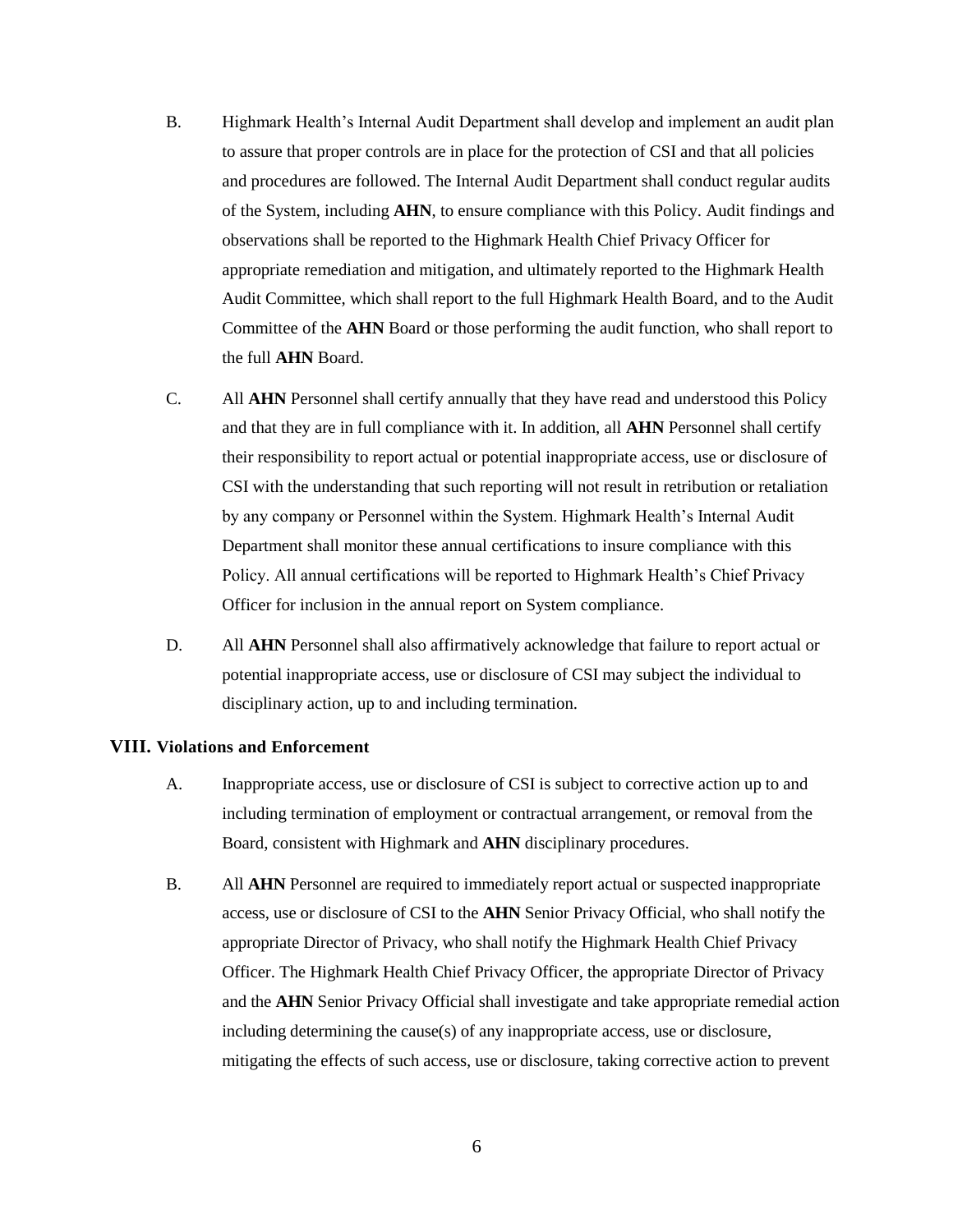future occurrences, and engaging Human Resource areas as necessary to determine appropriate sanctions.

*Example: Tricia, a data analyst in the AHN provider financial operations area sits in the cubicle next to her colleague Glen. One afternoon Tricia overhears Glen talking on the phone to Helen who works as an analyst in Highmark Informatics. Glen thanks Helen for the report she generated and sent to him containing Highmark Health BCBS member-level data pertaining to specific cost and reimbursement rates for particular drugs and the associated prescribing provider information. Concerned that competitively sensitive information was compromised, Tricia contacts the [Sub] Senior Privacy Official.*

- C. In any case in which any individual has violated or is suspected to have violated this Policy, the **AHN** Senior Privacy Official, the appropriate Director of Privacy and the Highmark Health Chief Privacy Officer shall notify **AHN** Human Resources and provide case-specific information to enable **AHN** Human Resources and **AHN** business unit management to administer appropriate disciplinary measures. In any case in which a director or executive officer of **AHN** has violated or is suspected to have violated this Policy, the **AHN** Senior Privacy Official shall notify the appropriate Director of Privacy, who shall notify the Highmark Health Chief Privacy Officer, who shall oversee the investigation. If inappropriate access, use or disclosure of CSI is found, the Board with appropriate authority shall discipline the director or officer as it deems appropriate. There is zero tolerance for intentional inappropriate access, use or disclosure of CSI in violation of this Policy.
- D. Failure to report known or suspected violations of this Policy shall constitute a violation.
- E. Where inappropriate access, use or disclosure of CSI is determined by the Chief Privacy Officer to have occurred, the Chief Privacy Officer is required to report the occurrence to the Department within ten (10) business days of the date the Chief Privacy Officer becomes aware of the occurrence.

*Example: Paula is a data analyst supporting the Care Model Redesign initiative at AHN. She has prepared a deck slide containing de-identified discharge summaries for two hundred recent cardiac patients at AHN. The report contains CSI as it includes aggregated reimbursement rates. She sent the report, via secure email to Dana at Highmark Health as Dana is working on a strategic project with the goal of improving outcomes for cardiac patients at AHN. Seconds after Paula sends the email, she notices she sent the email without first checking the recipient field and accidentally sent it to her friend Deana who works for Highmark. Paula immediately calls Deana and alerts her to the error advising her not to open the email, and to delete it from her inbox. Deana deletes the email before opening it. Paula then calls the technical assistance center (TAC) and the Privacy Department and advises both of them of the mistake. The TAC confirms that the email is no longer in Deana's Outlook file. Because no inappropriate access, use or disclosure of CSI occurred, the matter is not required to be reported to the*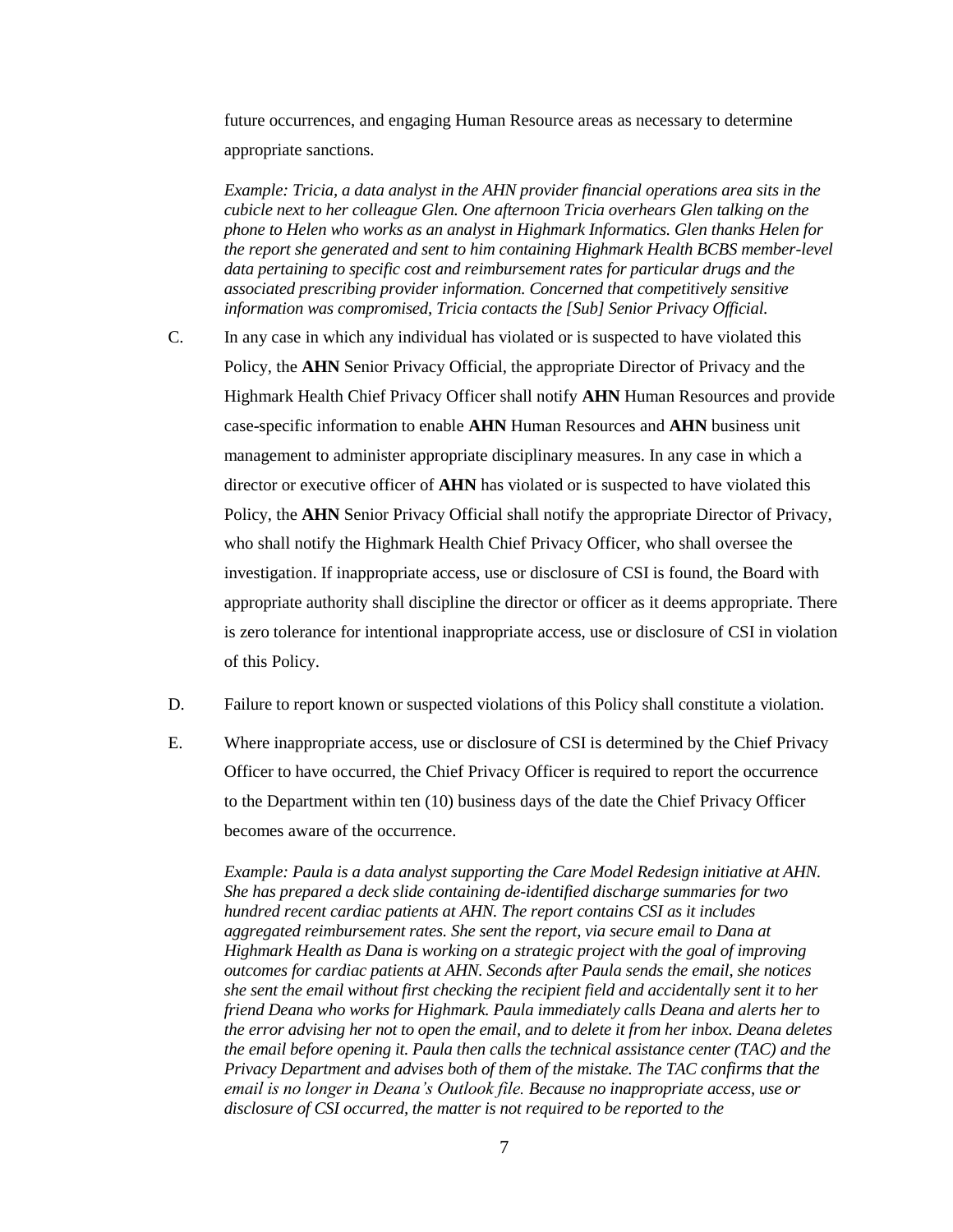*Department. However, if Deana had opened the email, inappropriate access, use or disclosure of CSI would have occurred and a report to the Department within ten (10) business days after the Chief Privacy Officer became aware of the occurrence would have been required.*

# **IX. Filing a Complaint**

- A. Complaints and reports may be made in any of the following ways:
	- 1. directly to the **AHN** Senior Privacy Official or the Highmark Health Chief Privacy Officer,
	- 2. by calling toll-free; 1-877-959-4160,
	- 3. or by email to *[infomgmtdecisions@highmark.org](mailto:infomgmtdecisions@highmark.org)*.
- B. The Highmark Health Chief Privacy Officer shall have ultimate responsibility for the administrative enforcement of this Policy. The Highmark Health Chief Privacy Officer, the appropriate Director of Privacy and the **AHN** Senior Privacy Official shall promptly investigate and ensure that necessary and appropriate remedial action is taken in response to all reported violations. The remedial actions taken shall include determination of the cause(s) of the violation, mitigation, corrective action that is required to prevent future occurrences, and facilitating appropriate workforce sanctioning if applicable.

# **X. Policy Against Retaliation**

**AHN** is committed to protecting all Personnel, health care providers with whom any Highmark company contracts, and members of the general public (collectively referred to as "Individuals") from interference with making a good faith disclosure that this Policy has been violated, from retaliation for having made a good faith disclosure, or from retaliation for having refused a direction or order in conflict with this Policy, **AHN** encourages all Individuals to report good faith concerns about potential inappropriate access, use or disclosure of CSI. No Individual or entity who in good faith reports a violation of this Policy, or who participates in the investigation of a reported violation of this Policy, will suffer harassment, retaliation, adverse employment or other adverse action as a result of the Individual's report and/or participation. Any **AHN** Personnel who retaliates against someone who has reported a violation of this Policy in good faith, or who has participated in an investigation of a reported violation, is subject to discipline up to and including termination of employment or contractual arrangement or removal from the Board.

*Example: Community Hospital A, in attempting to negotiate its provider contract with Highmark has evidence that Highmark knows the terms and conditions of Community Hospital A's provider contract with other insurers. In the event that Community Hospital A files a complaint against*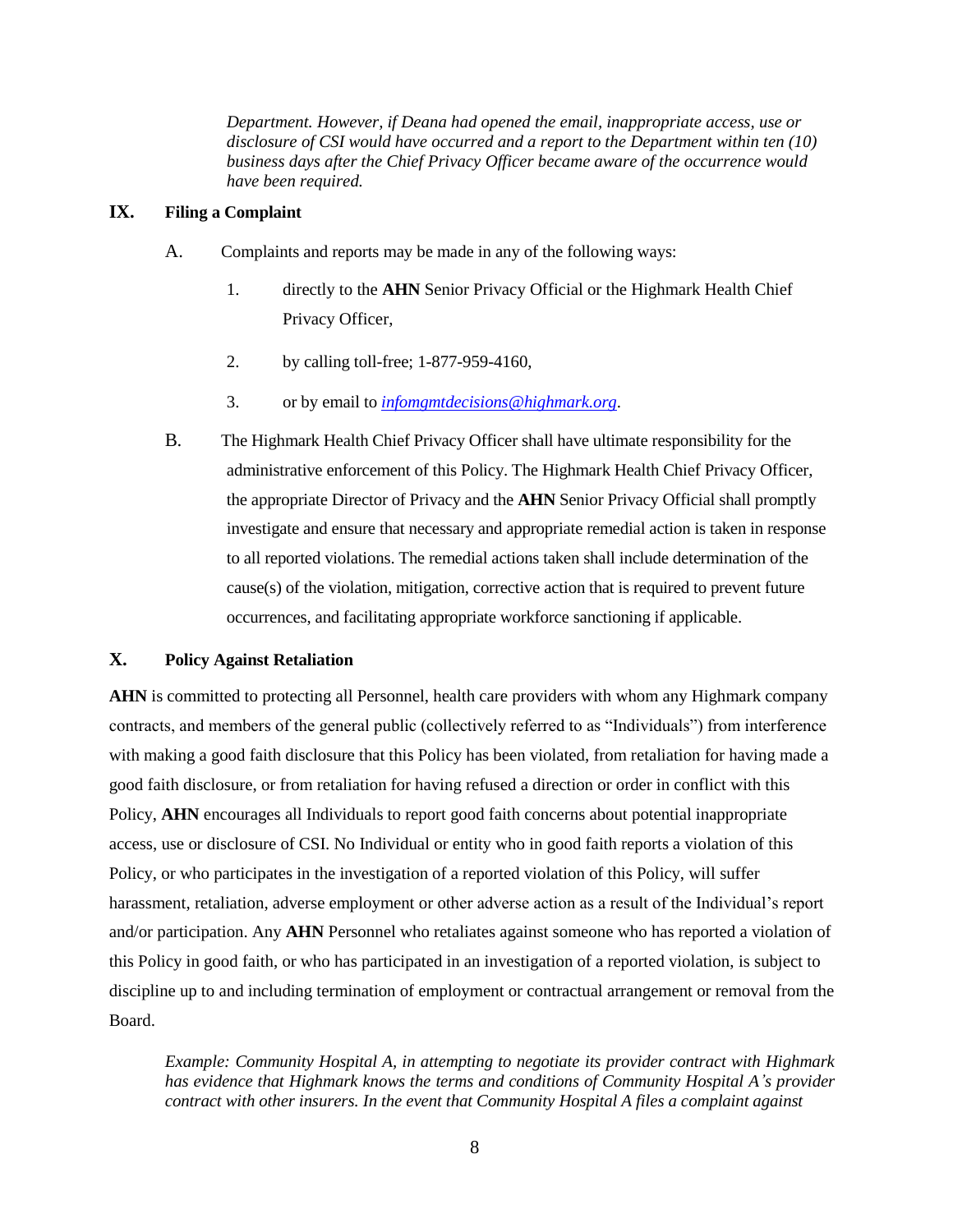*Highmark, Highmark may not take any negative action with respect to its relationship with Community Hospital A as a result of this complaint*

*Example: Kathleen works at West Penn Hospital where as part of her duties, she gathers materials to assist the team that negotiates the hospital's rates with insurers. As she is preparing information about the hospital's recent experience providing services to subscribers of National Insurer, she finds an email from her supervisor to an employee of Highmark attaching West Penn's current agreement with National Insurer. Kathleen reports her findings to the Highmark Health Chief Privacy Officer, which triggers an investigation and results in serious discipline of her supervisor. Neither the supervisor nor any other System Personnel may take any negative action toward Kathleen for complying with her obligations under this Policy.*

# **XI. No Exceptions**

There are no exceptions to this Policy regarding inappropriate access, use or disclosure of CSI.

# **XII. HIPAA Compliance**

Nothing in this Policy is intended to prohibit or otherwise prevent disclosure of information that may include competitively sensitive data elements if the disclosure is necessary, appropriate and required to comply with the HIPAA Privacy, Security, Enforcement and Breach Notification Rules under HITECH, GINA and other modifications to the HIPAA Rules as set forth in 45 CFR Parts 160 and 164

# **XIII. Amendments**

Any amendments to this Policy are subject to approval by the Department.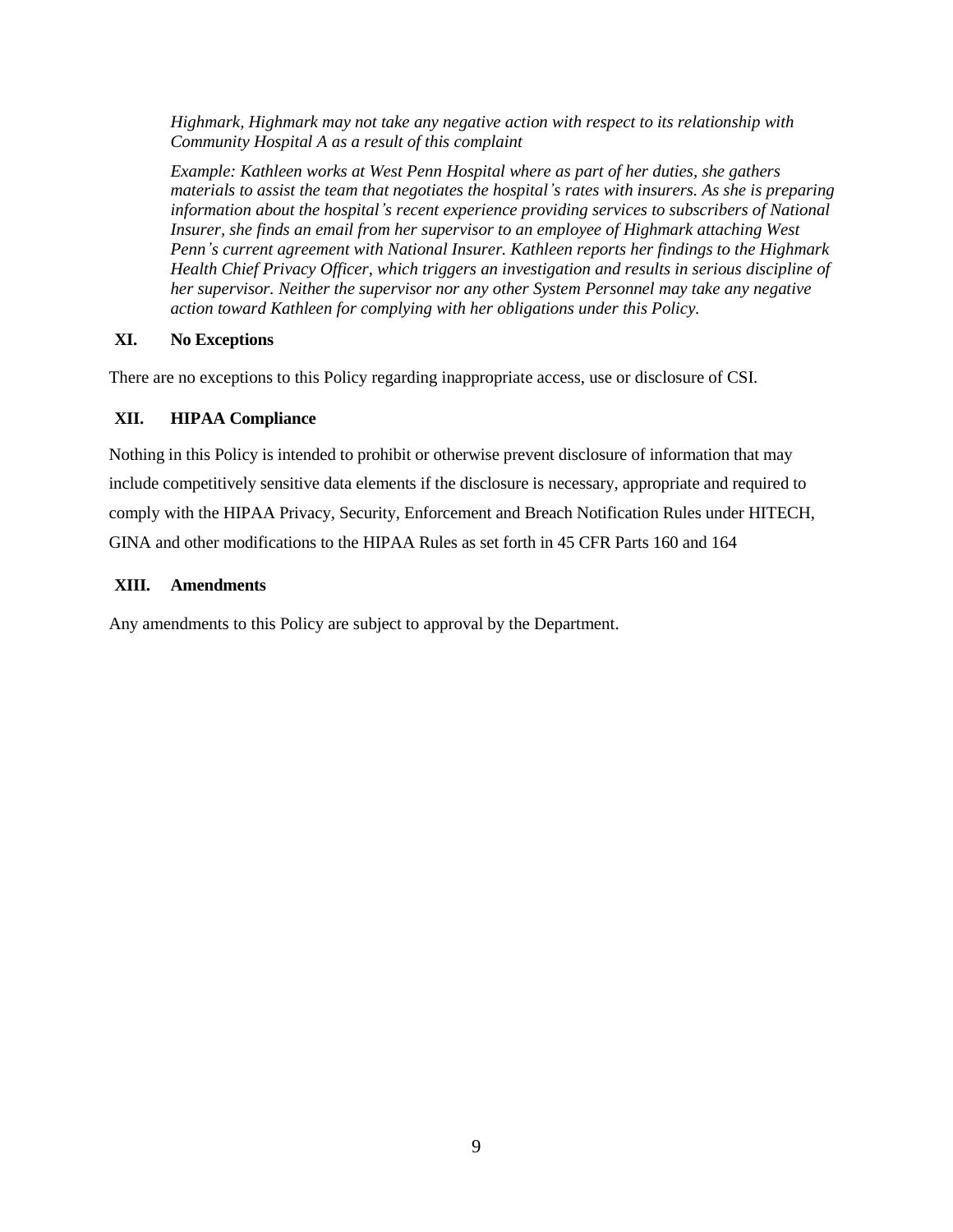#### **EXHIBIT A**

# **HIGHMARK INC. COMPANIES**

1. Highmark Inc.

a. United Concordia Companies, Inc.

i. United Concordia Dental Plans of Pennsylvania, Inc.

- b. HVHC LLC
- c. Highmark Select Resources Inc.
- d. Highmark Choice Company
- e. HM Life Insurance Company
- f. HM Health Insurance Company
- g. Highmark Senior Health Company
- h. Highmark Coverage Advantage Inc.
- i. Highmark Benefits Group Inc.
- j. HM Centered Health Inc.

# **ALLEGHENY HEALTH NETWORK COMPANIES**

#### 1. HMPG Inc.

- a. Klingensmith, Inc.
- b. Monroeville ASC LLC\*
- c. Physician Partners of Western PA LLC
- 2. West Penn Allegheny Health System, Inc.
	- a. Alle-Kiski Medical Center
	- b. Canonsburg General Hospital
		- i. Canonsburg General Hospital Ambulance Service
	- c. Allegheny Medical Practice Network
	- d. Allegheny Clinic
		- i. Physician Landing Zone, PC
			- 1. Premier Medical Associates, PC

ii. Premier Women's Health

- e. JV Holdco, LLC
- f. Allegheny Clinic Medical Oncology
- g. Peters Township Surgery Center, LLC\*

\*As these entities are member-managed LLCs, they have no Boards of Directors. Instead, their respective members have adopted the CSI Policy.